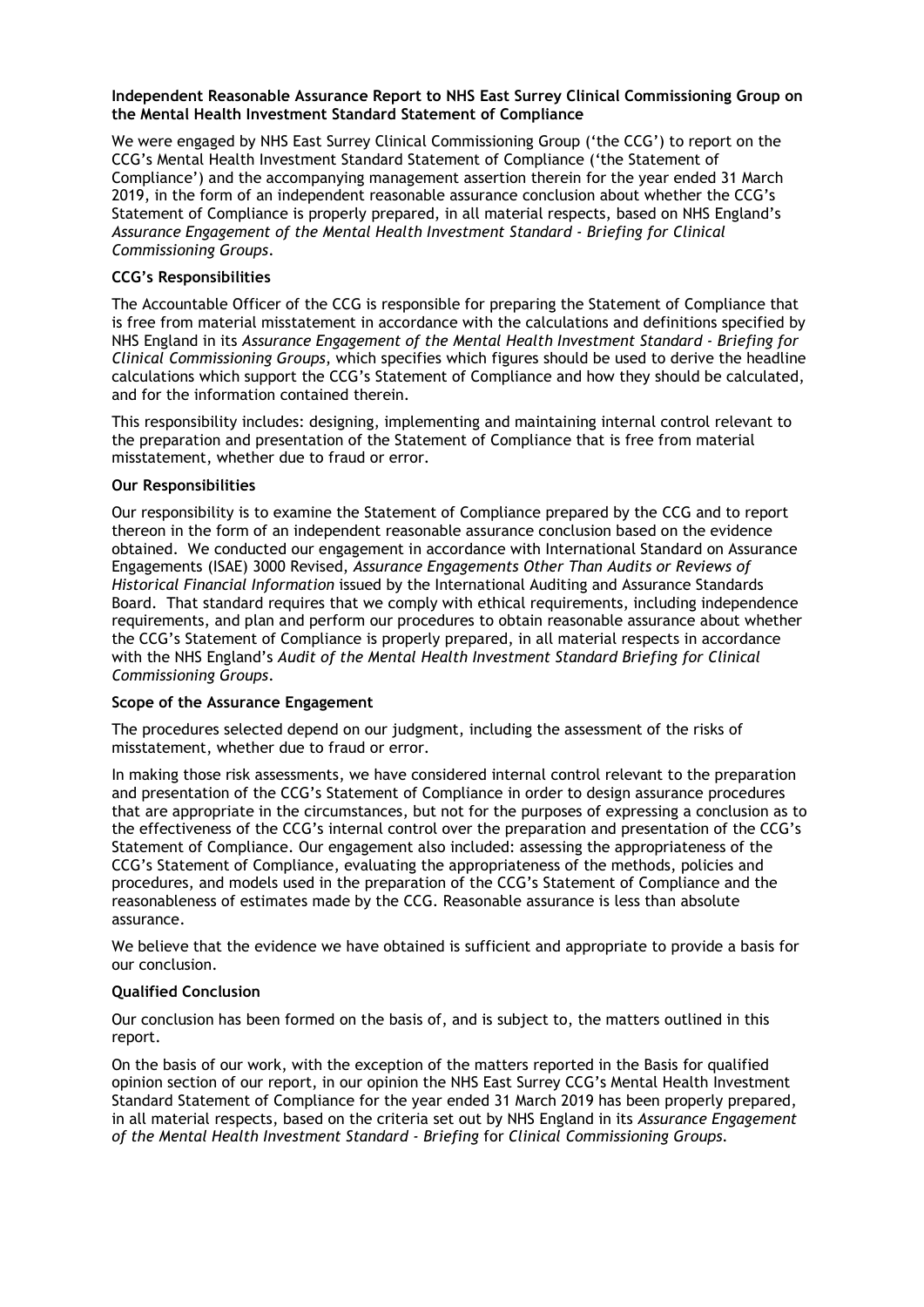### Basis for qualified opinion

We have undertaken our review of the CCG's Statement of Compliance having regard to the criteria set out by NHS England in its Assurance Engagement of the Mental Health Investment Standard -Briefing for Clinical Commissioning Groups.

We have identified the following issues that indicate that the CCG's Statement of Compliance has not been properly prepared in accordance with NHS England's guidance:

- There are errors in the 2017/18 expenditure in the 2018/19 planning template final submission, which is the expenditure that NHS England's guidance requires the CCG to use in preparing its Statement of Compliance. Whilst the CCG has appropriately corrected these errors in preparing its Statement of Compliance, the 2017/18 expenditure is not based on the source specified in NHS England's guidance. The amendments made to the 2017/18 expenditure include: exclusion of learning disability costs from mental health expenditure and the treatment of perinatal mental health expenditure as net rather than gross.
- There are errors in the 2018/19 final non-ISFE submission, which is the expenditure that NHS England's guidance requires the CCG to use in preparing its Statement of Compliance. Whilst the CCG has appropriately corrected these errors in preparing its Statement of Compliance, the 2018/19 expenditure is not based on the source specified in NHS England's guidance. The amendments made to the 2018/19 expenditure include: exclusion of learning disability costs from mental health expenditure, the treatment of perinatal mental health expenditure as net rather than gross and revisions to prescribing estimates and continuing healthcare risk share estimates made at the time of the submission.
- The 2017/18 and 2018/19 block contract expenditure with the CCG's key mental health provider includes expenditure on dementia. NHS England's guidance requires that expenditure on dementia is excluded in preparing the Statement of Compliance. However, the overall increase in the block contract expenditure from 2017/18 to 2018/19 exceeds the increase in the CCG's allocation and therefore the failure to exclude dementia does not impact on the CCG's compliance with the Mental Health Investment Standard.
- Mental health prescribing expenditure in NHS Business Services Authority reports excludes other prescribing costs that are used for mental health, such as generic drugs and multi-purpose drugs. Therefore the mental health prescribing expenditure used in preparing the Statement of Compliance is not complete. As it is understated in both years, we are unable to ascertain whether or not this impacts on the CCG's compliance with the Mental Health Investment Standard.
- NHS England's guidance requires that expenditure on dementia is excluded in preparing the Statement of Compliance. The CCG has included all continuing healthcare expenditure relating to mental health and has made no exclusion in preparing the Statement of Compliance. The CCG has not been able to ascertain the level of continuing healthcare expenditure that relates to dementia. As the mental health expenditure used in preparing the Statement of Compliance is, therefore, overstated in both years, we are unable to ascertain whether or not this impacts on the CCG's compliance with the Mental Health Investment Standard.

### Restriction of Use of Our Report

Our report should not be regarded as suitable to be used or relied on by any party wishing to acquire rights against us other than the CCG for any purpose or in any context. Any party other than the CCG who obtains access to our report or a copy thereof and chooses to rely on our report (or any part thereof) will do so at its own risk. To the fullest extent permitted by law, we accept or assume no responsibility and deny any liability to any party other than the CCG for our work, for this independent reasonable assurance report, or for the conclusions we have reached.